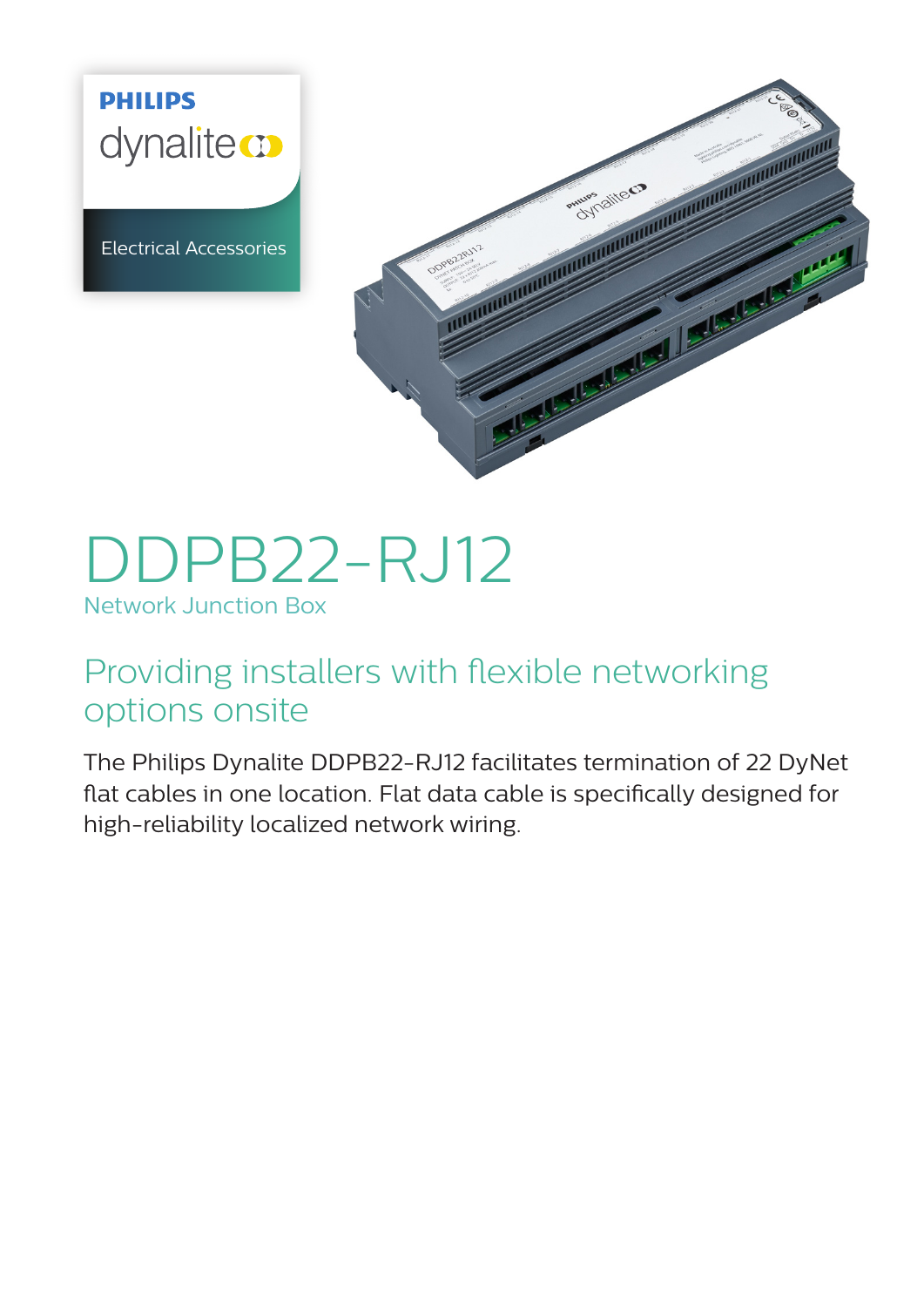# DDPB22-RJ12

### Providing installers with flexible networking options onsite

- **• Acts as a junction box** Provides flexible networking options.
- **• Facilitates faster installation** The device takes advantage of the RJ12 connection system, allowing for a quick install and simple implementation of a star network topology.
- **• Complements DyNet flat cable** Cable is available in 200 m roll or pre-terminated leads of 3, 5 or 10 m.

# Dimensions

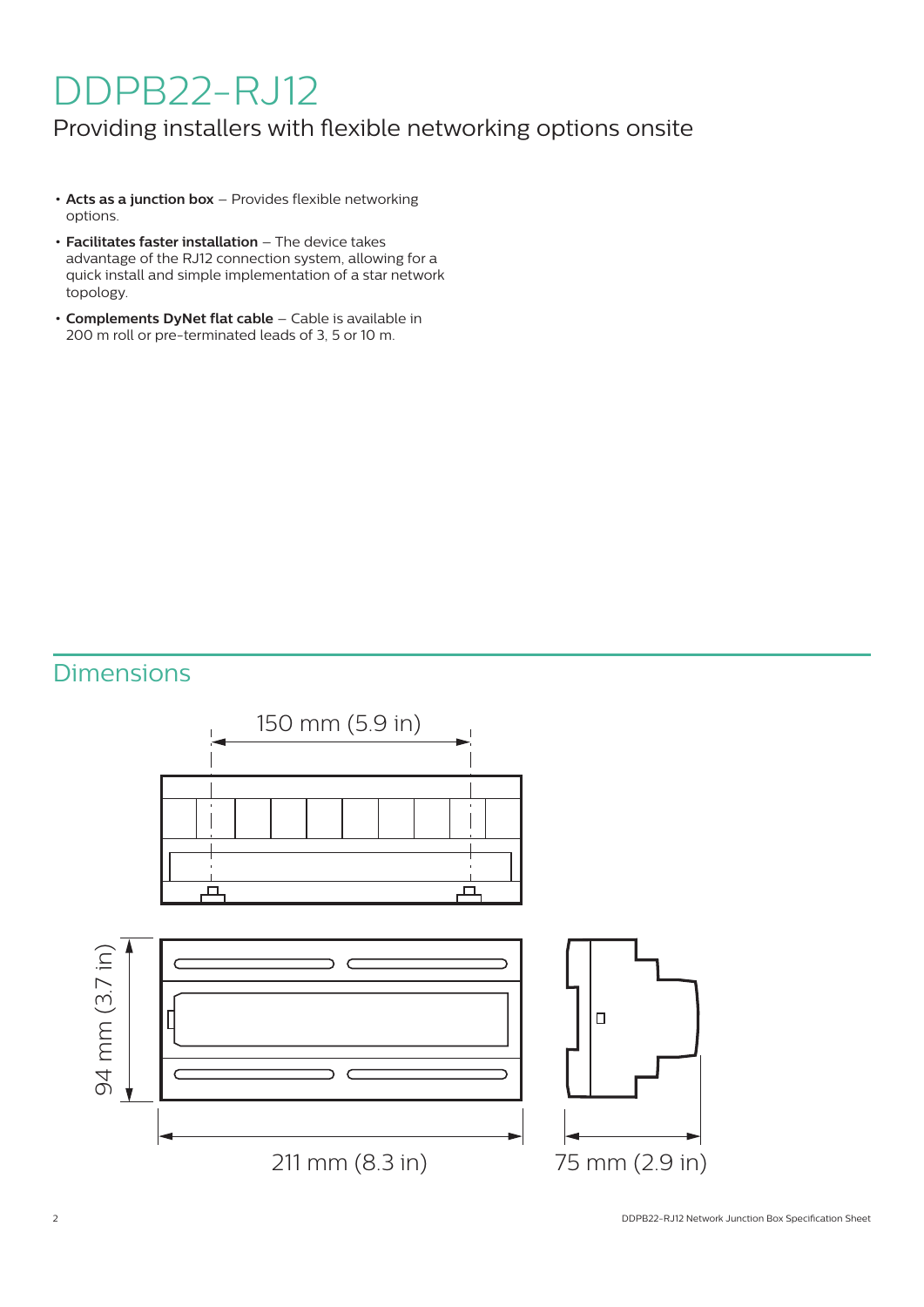Specifications<br>Due to continuous improvements and innovations, specifications may change without notice.



**DDPB22-RJ12** Network Junction Box

### **Controls**

Indicators **Network connection LED** (internal)

| <b>Physical</b>                    |                                                   |
|------------------------------------|---------------------------------------------------|
| Dimensions $(H \times W \times D)$ | $94 \times 211 \times 75$ mm (3.7 x 8.3 x 2.9 in) |
| Packed Weight                      | $0.94$ kg $(2.07$ lb)                             |
| Construction                       | Polycarbonate DIN-rail enclosure (12 unit)        |
| <b>Serial Ports</b>                | 1 x screw terminal<br>22 x RJ12                   |
| Serial Port Conductor Size         | $2.5$ mm <sup>2</sup> (max)                       |

#### **Environment\***

| Operating Temperature         | 0 $\degree$ to 40 $\degree$ C ambient (32 $\degree$ to 104 $\degree$ F)       |
|-------------------------------|-------------------------------------------------------------------------------|
| Storage/Transport Temperature | $-25^{\circ}$ to 60 $^{\circ}$ C ambient ( $-13^{\circ}$ to 140 $^{\circ}$ F) |
| Humidity                      | 0 to 90% non-condensing                                                       |
| <b>IEC Pollution Degree</b>   |                                                                               |
|                               |                                                                               |

#### **Compliance**

Certification CE, RCM, UKCA, RoHS

\* For indoor installation only